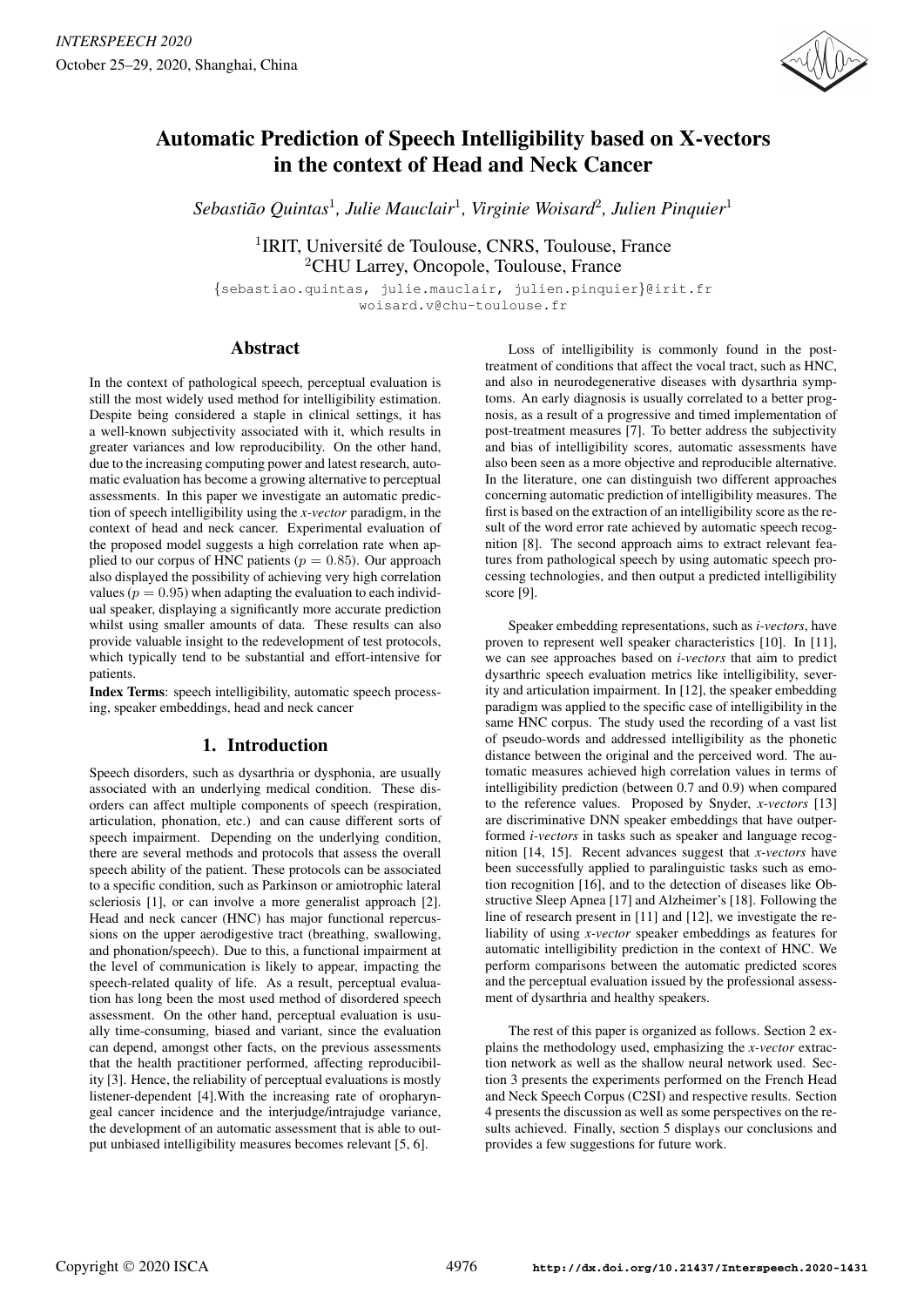

Figure 1: *Global Overview of the proposed system. The x-vectors are extracted from the segmented parts of a reading passage task (LEC), and then fed to a shallow neural network that regresses an intelligibility score.*

# 2. Methodology

The proposed methodology relies on two steps (see figure 1). The first one corresponds to the extraction of the *x-vector* speaker embeddings, in order to obtain a fixed-length representation of every speaker's utterance. In our specific case, we used the segmented recordings of a reading text task (LEC) which can be found fully described in 3.1. The second step relies on the regression task of predicting an intelligibility score based on the embedding representations. In order to do so, a shallow neural network was modeled to fit the data.

Both stages are fully explained in sections 2.1 and 2.2.

### 2.1. X-vector extraction

As mentioned before, *x-vectors* are DNN speaker embeddings that have seen a growing use in speaker recognition and paralinguistic tasks [16]. While *i-vectors* represent the total variability subspace of a channel or speaker, *x-vectors* aim to represent discriminative features between speakers. The comparison of both embeddings suggests that *x-vectors* require shorter temporal segments to achieve good results, and have been shown to be more robust to data variability and domain mismatches [13].

In order to extract *x-vectors*, we used the open source implementation present in the Kaldi toolkit<sup>1</sup>. The complete description of the extraction network can be found in [13]. Table 1 presents the outline of the DNN configuration used. Assuming a given speech signal has a total of *N* frames, the first five layers operate on speech frames with a small temporal context centered at the current frame *t*, building on temporal context of the previous layers. The statistics pooling layer aggregates all *N* frame-level outputs from layer *frame5* and computes its mean and standard deviation, which are then concatenated and propagated through segment-level layers, and finally to the softmax output layer. After training, embeddings are extracted from the affine component of layer *segment6*. The total dimension of each *x-vector* is 512. All long silences and noise bits were removed from the input audio files.

### 2.2. Shallow Neural Network

As previously stated, to predict an intelligibility score based on the embedding representations, a shallow neural network was modeled to fit our data. Only fully-connected layers (*fc-layers*) were used in our case. Figure 2 presents the proposed dimensions for the used network.

Table 1: *X-vector extraction DNN outline.*

| Laver         | Layer context     | <b>Input x Output</b> |  |
|---------------|-------------------|-----------------------|--|
| Frame 1       | $\{t-2, t+2\}$    | $120 \times 512$      |  |
| Frame 2       | $\{t-2, t, t+2\}$ | $1536 \times 512$     |  |
| Frame 3       | $\{t-3, t, t+3\}$ | $1536 \times 512$     |  |
| Frame 4       | t.                | $512 \times 512$      |  |
| Frame 5       | t.                | $512 \times 1500$     |  |
| Stats pooling | [0,N]             | $1500T \times 3000$   |  |
| Segment 6     |                   | $3000 \times 512$     |  |
| Segment 7     |                   | $512 \times 512$      |  |
| Softmax       |                   | $512 \times N$        |  |

Table 2: *Proposed shallow neural network outline.*

| Layer  | <b>Input x Output</b> |  |
|--------|-----------------------|--|
| Input  | $512 \times 128$      |  |
| $fc-1$ | $128 \times 64$       |  |
| $fc-2$ | $64 \times 1$         |  |

### 3. Experiments and results

The present section displays the experiments performed and results achieved. On 3.1 we introduce the HNC corpus used, 3.2 presents the data augmentation scheme applied, 3.3 illustrates the training protocol, and finally sub-section 3.4 displays the evaluation scores.

#### 3.1. C2SI Corpus

The present work is based on the French head and neck cancer speech corpus C2SI [19]. The corpus includes patients that suffer oral cavity or oropharyngeal cancer and also healthy speakers. All cancer patients have undergone at least one cancer treatment, such as surgery, radiotherapy and/or chemotherapy. All of the speakers were asked to record a different set of spoken tasks such as sustained vowels, picture description, spontaneous speech, passage reading and isolated pseudo-words.

In this study, the main focus of attention was set towards the passage reading task (LEC). In the context of the C2SI corpus, all speakers were asked to read the 1st paragraph of "La chèvre de M. Seguin", a tale by Alphonse Daudet that was chosen due to being long enough to include all French phonemes. This passage is also well known and widespread in French clinical phonetics [20].

<sup>1</sup>https://github.com/kaldi-asr/kaldi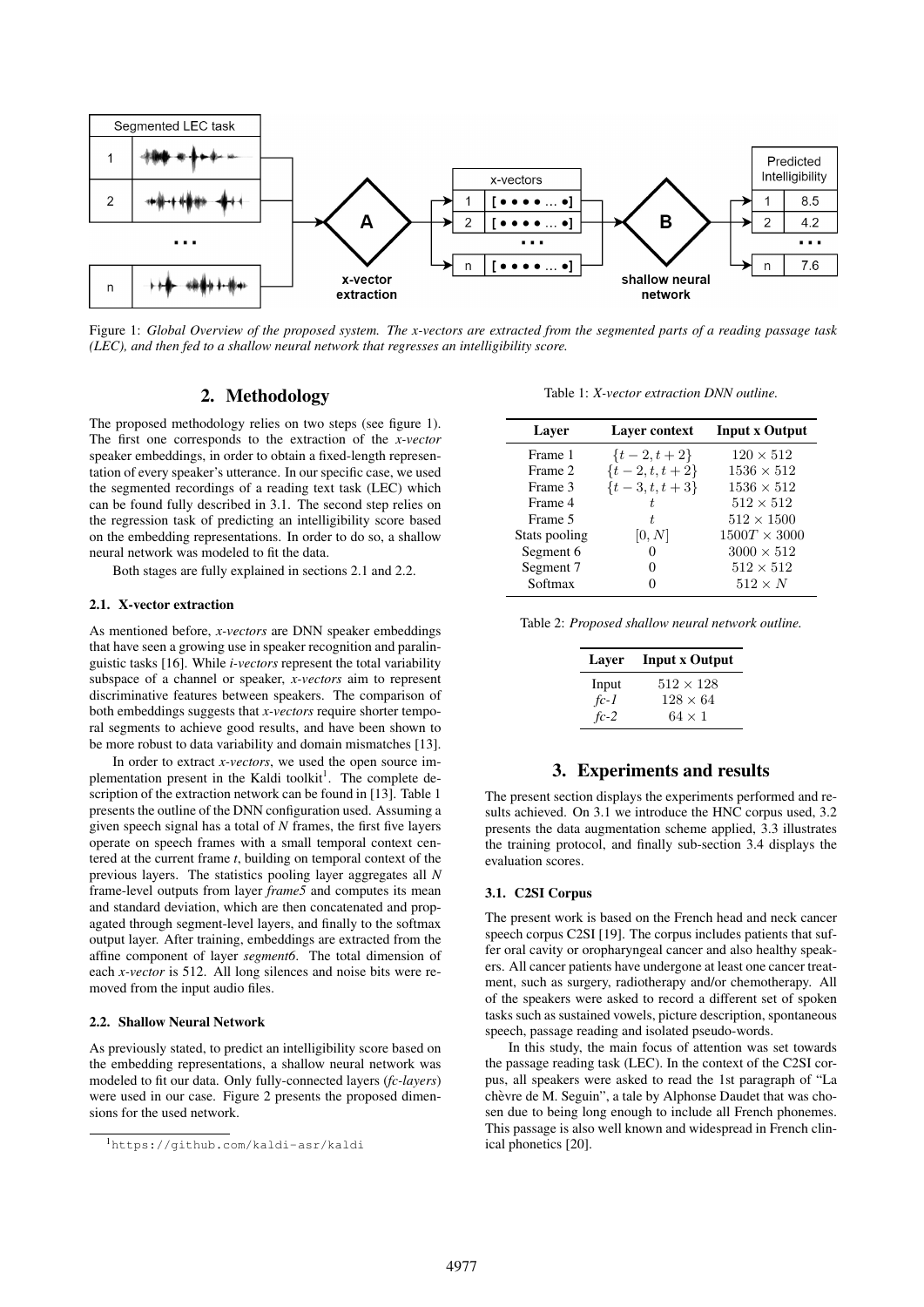For each speaker, the mean intelligibility and severity were computed based on the independent perceptual evaluation of 6 different health professionals. Each speaker was given a score between 0 and 10, the smaller the value, the less intelligible the speech is. The recordings were later segmented into 8 different segments of similar lengths, which can be found marked in the text. A total of 105 speakers, 84 patients and 21 controls, were used in this study.

The full LEC task is as follows, cut into segments:  $(S_1)$ *Monsieur Seguin n'avait jamais eu de bonheur avec ses chevres. `* (S2) *Il les perdait toutes de la meme fac¸on. ˆ* (S3) *Un beau matin, elles cassaient leur corde,* (S4) *s'en allaient dans la montagne, et la-haut le loup les mangeait. `* (S5) *Ni les caresses de leur maître*  $(S_6)$  *ni la peur du loup rien ne les retenait.*  $(S_7)$  *C'était paraît-il des chèvres indépendantes* (S<sub>8</sub>) *voulant à tout prix le grand air et la liberte.´*

#### 3.2. Data augmentation

In order to increase the training data available, a data augmentation scheme based on temporal distortion was implemented. Speed and tempo distortions have long been a reliable augmentation scheme applied to Automatic Speech recognition [21]. In our case, we employed a tempo distortion to all utterances of the training set. Tempo distortion is fairly similar to a speed perturbation, however, ensures that the pitch and spectral envelope of the signal remain the same [22]. We performed the augmentations by a factor of 0.9 and 1.1, where a factor of 1 corresponds to the original signal. A speech therapist listened to a subset of the augmented data in order to validate that there was no perceptual variation of intelligibility. Therefore, the same target values for intelligibility were used as labels for the augmented data.

#### 3.3. 5-Fold Cross-Validation

A 5-fold cross-validation scheme was implemented in order to train the shallow neural network. At each fold, 84 speakers (patients and controls) were used for training and the remaining 21 unseen speakers were used for testing. Data augmentation was performed at every training fold. For each fold, the shallow neural network was trained during a total of 15 epochs using an exponential learning rate decay. Batch normalization and a dropout rate of 25% were applied on every layer.

#### 3.4. Evaluation scores

In order to evaluate the resulting predictions, we evaluated our system on two metrics: Spearman's correlation  $(p)$ , as the target intelligibility values were far from being normally distributed, and Root Mean Squared Error (RMSE). The scores were computed using the perceptual values mentioned in 3.1 as reference. The intelligibility perceptual assessment can be found fully described in [19].

The first intelligibility prediction experiment that we performed made use of all the 8 speaker's segments. In this case, the *x-vectors* were extracted, fed to the shallow neural network and finally paired to a predicted intelligibility value. The final score for each speaker was computed as the average score of each speaker's 8 segments. This analysis promoted more training data and a more granular analysis at sentence level, which will be explained further. Figure 2 depicts the predicted intelligibility values compared to the professional perceptual assessment. The correlation values achieved are consistent with the ones found in previous studies such as [12], which achieved correlation values between 0.75 and 0.84. However it is important to state that the perceptual intelligibility measures, in our case, are far more subjective due to being rated by health professionals instead of naive listeners.



Figure 2: *Intelligibility prediction plot, using the average score of each speaker's segments.*

Outliers were accounted for speakers that had a predicted score outside a  $[-2, T, 2]$  boundary, where *T* stands for the target value. From the 105 speakers, a total of 6 outliers were found above bounds and 21 below bounds, two of which were controls.

# 4. Discussion

#### 4.1. Best segment scores

From the results achieved using the average score of 8 segments, we noticed that, in the majority of cases, there was a large variance within the individual scores of each speaker. Due to this, one can notice that there are sentences able to convey a much more precise intelligibility estimation. We further investigated this aspect by manually choosing, for each speaker, the segment that had the predicted value closest to target. The RMSE and *p* values were computed. The results can be found in table 3, paired with the results of choosing the worst segment as well.

The resulting values suggest that, for each speaker, there are segments that are able to convey a highly precise intelligibility measure, generally displaying a very high correlation value and a low root mean squared error. This points to a deeper analysis of those segments, showing that we are able to achieve very high correlation values by manually identifying utterances that fit each speaker best. The resulting best segments were further assessed. Although no clear preference was found towards a specific sentence, from the sub-list of best segments, number 2 and number 6 were the ones with larger representativeness, accounting for 22% and 15% of all cases respectively.

#### 4.2. Choosing the best segment

As we have seen before, some of the segments were able to convey a much more accurate intelligibility measure than others. Due to this, it becomes relevant to devise a way to detect each speaker's most relevant sentence. While the subset of speaker's best segments displayed no clear preference towards a specific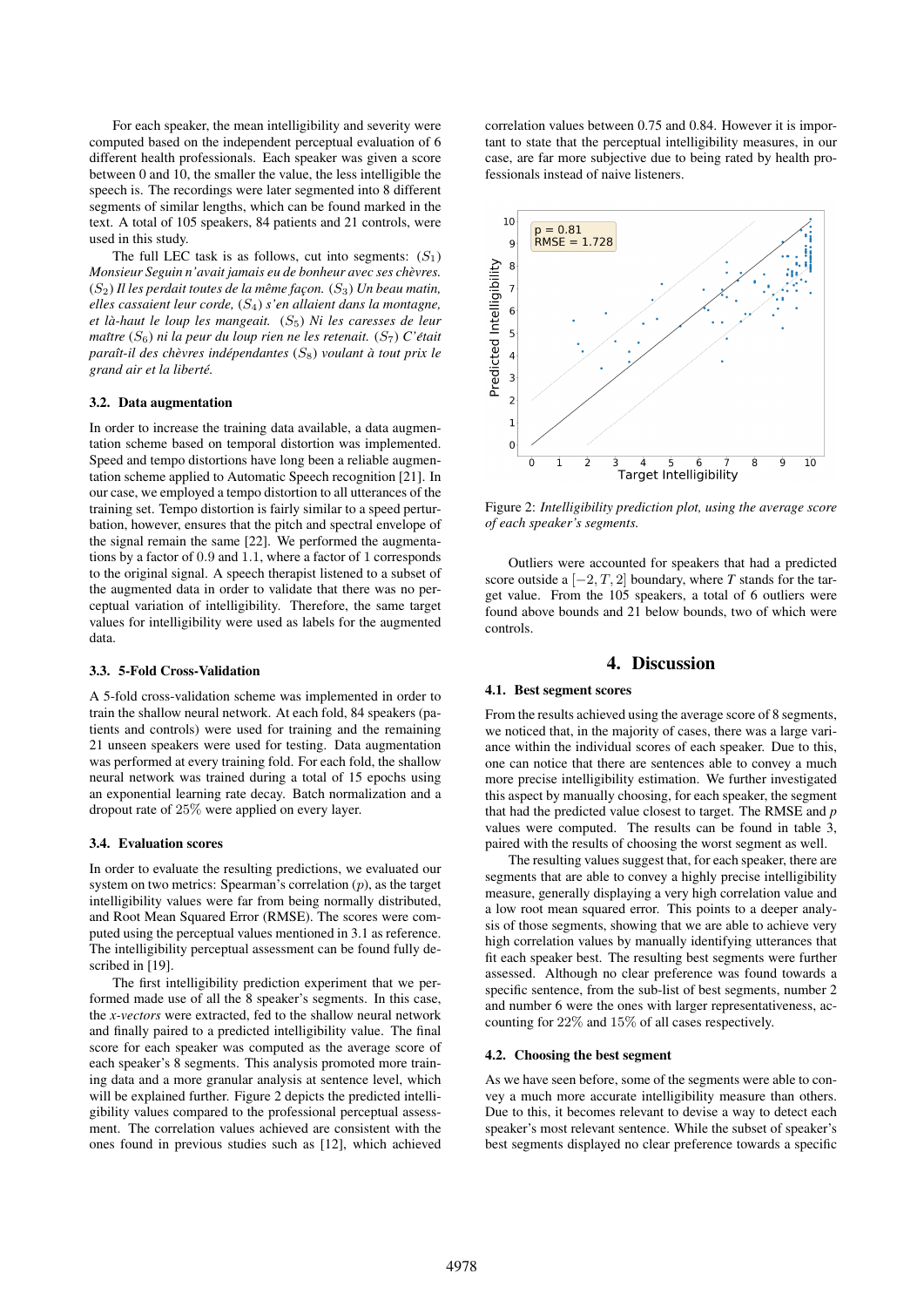one, we implemented a simple decision criterion based on external features, which points to a more accurate segment choice.

Table 3: *Results achieved by manually choosing, for each speaker, the best/worst segment scores.*

|                      |      | <b>RMSE</b> |
|----------------------|------|-------------|
| Best segment         | 0.95 | 0.900       |
| <b>Worst Segment</b> | 0.53 |             |

From the subset of speakers that had segments 2 and 6 as the most accurate ones, we analyzed the number of recognized phonemes that the speakers from each subset had. Word and phoneme error rates have long been used as an automatic way to assess speech intelligibility [8]. From this analysis, we found that segment 2 was associated with a clear above average recognition rate, while segment 6 was clearly below average. We believe this may be due to the larger presence of nasalised vowels in segment 6, which typically presents articulation issues for oropharyngeal cancer patients [23]. Afterwards, we correlated all speaker predictions from each segment group with the target values, and confirmed that segments 2 and 6 presented the highest correlation values when compared to the remaining ones. This was expected since from the subset of best segments, those two were the ones with larger representativeness. Interestingly, by simply using segment 2, the correlation/RMSE pair obtained  $(p: 0.82, RMSE: 1.434)$  was slightly better than the average score displayed in 3.4. Furthermore, we devised a simple decision tree that chooses the best speaker's segment based on the number of recognized phonemes by a kaldi-based phoneme recognizer. For speakers with or more than 167 overall recognized phonemes, segment 2 was assigned, while for the counterpart segment 6 was chosen. The split value mentioned corresponds to the mean value of recognized phonemes for the C2SI patients. The results using this criterion, present in table 4, suggest an improvement in correlation and a total decrease of 0.34 on the root mean squared error. *I-vectors* were obtained through the pretrained model [24], which served as baseline.

Table 4: *Comparison between the scores previously obtained and the decision tree criterion implemented.*

|                  |                        | n    | <b>RMSE</b> |
|------------------|------------------------|------|-------------|
| <i>i-vectors</i> | <b>Averaged Scores</b> | 0.72 | 2.121       |
|                  | <b>Averaged Scores</b> | 0.81 | 1.728       |
| $x$ -vectors     | Only Segment 2         | 0.82 | 1.434       |
|                  | Decision Tree          | 0.85 | 1.389       |

#### 4.3. Perspectives

The results presented suggest that by using the *x-vector* paradigm, we are able to obtain reliable intelligibility predictions with a given combination of individual segment scores. Moreover, when identifying the best segment for each speaker, a very high correlation value can be achieved, and the RMSE decreases to almost half of the value achieved in the averaged approach.

Concerning the results of the perceptual assessment, the intelligibility measures used suffered, in some cases, from very high variance within the same speaker, reaching standard deviations of up to 3 (on a 0-10 scale), pinpointing the large interclass variance present in this type of clinical assessments [4]. This aspect points out the subjectivity of the intelligibility scores used, when compared to the more objective ones found previously in the literature [12], which were rated by naive listeners instead of health professionals. When comparing the usage of *i-vectors* with the *x-vector* paradigm, we can conclude that the latter does not rely on larger amounts of data to output better results [13]. This aspect was evident by analyzing the scores of only segment 2, present in 4.2, which were slightly better than the averaged approach described in 3.4. This can provide interesting cues to the development of less extensive and more precise batteries of exams, as the majority of the assessments are substantial and require much effort from both patient and therapist. A more precise and targeted assessment would strongly diminish the battery of exams required.

Regarding the outliers mentioned in 3.4, since only 12.4% of the total number of speakers had a target intelligibility score below 5, it was expected that the system would perform with larger margins of error in this specific context. This was the case for the 6 outliers predicted above bounds. Concerning the 23 outliers that were below bounds, half of them were found to have a tumor in the amygdala region. Tumors in this location are typically associated with changes in articulation of fricatives and stop consonants [25]. While perceptually, a larger vowel presence is usually correlated to an improvement in speech understandability [26], we introduce the hypothesis that in the context of an automatic assessment, a larger consonant presence may be related to a more accurate intelligibility score. When the decision tree criterion was applied, the number of lower outliers drastically reduced from 23 to 5. The usage of this simple decision method in the system promoted a correlation increase and a decrease in error. However it still leaves room for improvement. A deeper analysis on speaker individual features and speaker-specific phonetic content could provide a valuable insight to detect specific words and phonemes that are able to convey a more accurate intelligibility estimation.

# 5. Conclusions

This paper investigated an automatic approach for intelligibility estimation based on *x-vectors* and shallow neural networks. This approach was devised for the segmented parts of a phonetically rich passage, in the context of HNC. When using the average of all passage segments, a high correlation value of 0.81 was achieved, showing that *x-vectors* can indeed convey intelligibility measures, similarly to the *i-vector* paradigm. However they require smaller amounts of speech data, as it was evident in the single segment analysis devised. When choosing the segments that are closest to target, we achieved a very high correlation value of 0.95, pointing out the importance of selecting the sentences used in this automatic assessment to each speaker. Moreover, we devised a simple criterion to choose the speaker's best segment based on the statistics obtained and the number of recognized phonemes. The results suggest a correlation value of 0.85 and a total decrease of 0.34 on the root mean squared error. While this criterion promotes a better correlation value than the average score, it displays the relevance of an affecting pathology based way to detect the best sentence for each speaker. Future work will investigate this aspect, and a more granular phonetic analysis of the textual content used.

# 6. Acknowledgements

This project has received funding from the European Union's Horizon 2020 research and innovation programme under Marie Skłodowska-Curie grant agreement No 766287.